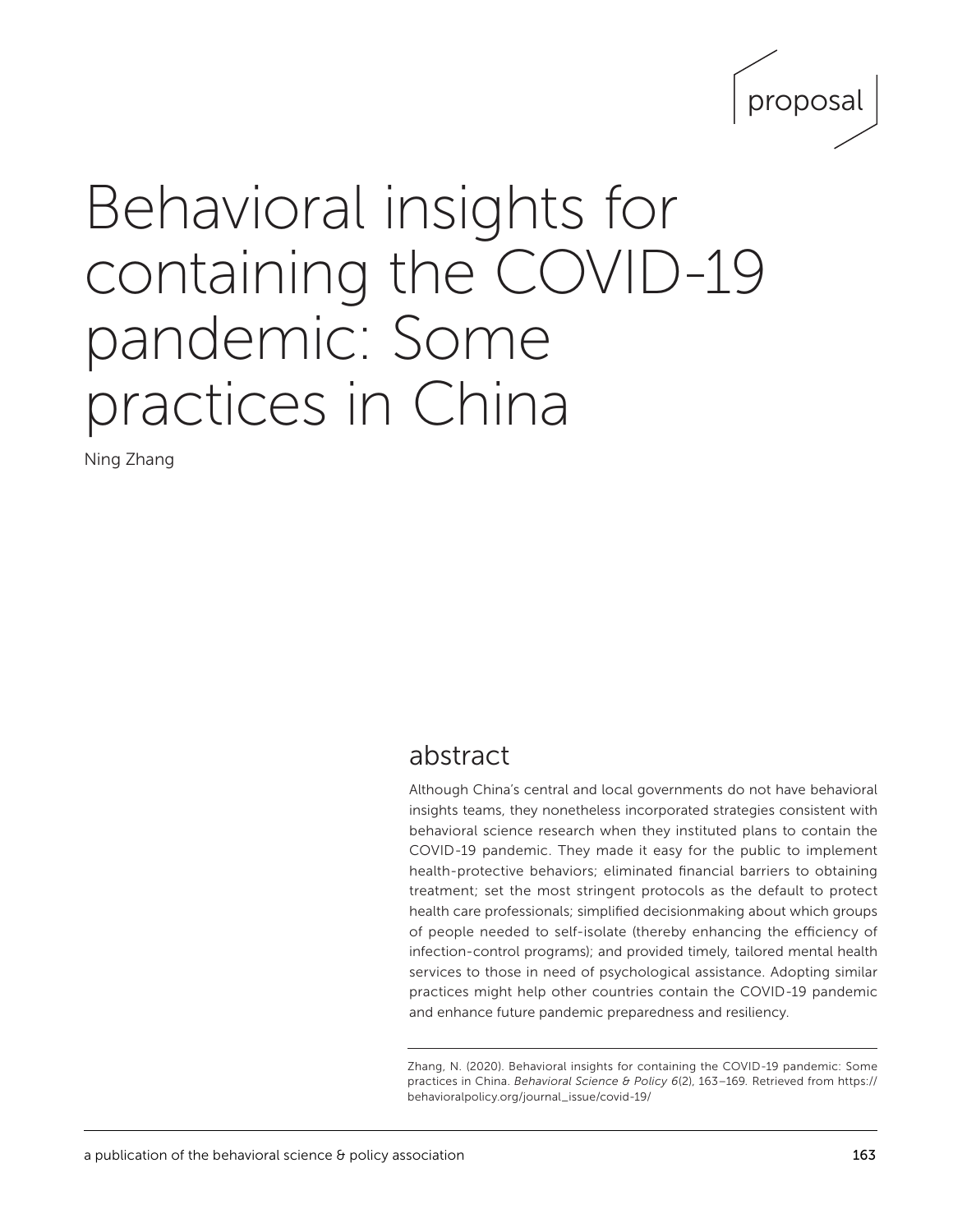The COVID-19 pandemic is the most severe<br>global public health challenge in the 21st<br>century. By November 15, 2020, the coroglobal public health challenge in the 21st century. By November 15, 2020, the coronavirus responsible for the disease had resulted in more than 53 million cases and more than 1.3 million deaths worldwide. $1$  Since the outbreak began in December 2019, governments around the world have initiated a variety of mitigation measures. The success of these strategies depends greatly on people's compliance with and commitment to health-protective behaviors, such as handwashing and social distancing. Yet prompting behavioral change in response to pandemics is a major challenge, as the responses to the 2009 H1N1 influenza outbreak demonstrated. $2,3$  Even when people intend to engage in such behaviors, they often do not because of financial, physical, mental, or situational barriers.4

Behavioral scientists have advocated applying insights from their field to shrink the intention– behavior gap and thereby improve the efficiency of public health emergency measures.<sup>5-10</sup> In China, the central and local governments have embedded behavioral principles in their strategies for promoting adherence to health-protective behaviors and other mitigation measures. In this article, I share five strategies that could be of interest to other nations and could potentially be adapted for use in their own efforts to contain the pandemic. The strategies are all aligned with the EAST principle developed by the Behavioural Insights Team in the United Kingdom.<sup>11</sup> EAST emphasizes using interventions that are easy, attractive, social, and timely.

#### What China Did

One strategy used in China was to make it easy for the public to comply with recommended protective actions. For example, local governments established online sign-up systems for residents who needed face masks and offered hand sanitizer at the entrances of communities (blocks of residence buildings with shared entrances and exits) and supermarkets and inside elevators. Beyond making it easy to physically access needed supplies, these actions communicated that most people were engaging in the behaviors. As previous research has demonstrated,12 highlighting social norms can provide strong and persuasive cues for people to engage in health-protective behaviors and can reinforce the need to continue adherence. These actions were also complemented by the tailoring of messages about mask wearing, handwashing, and social distancing to specific communities; for example, officials and volunteers from local communities used local idioms and data in videos, animations, and other communications. According to a national survey conducted by the School of Public Health of Fudan University in early February 2020, most Chinese people were engaging in the recommended health-protective behaviors by that time: 98.1% were wearing face masks, 94.2% were cleaning their hands more frequently, and 94.5% were social distancing.13

A second strategy involved lowering barriers to obtaining medical care to encourage people to seek timely treatment.<sup>6-8</sup> Ideally, all individuals who have or are suspected of having COVID-19 would receive prompt medical treatment and stay in quarantine. Yet the medical expenses for treatment can impose a major financial burden on affected families. The average expense for a patient with mild symptoms is 23,000 yuan, approximately \$3,250; a patient with severe symptoms could expect a bill of 150,000 yuan, approximately \$21,200. The financial concerns initially made many people reluctant to report their contact and travel histories and hesitant to seek treatment. On January 22, 2020, the National Healthcare Security Administration of China declared that the government would cover all personal medical expenses for COVID-19 beyond amounts normally paid by government-sponsored or other health insurance.14 The guaranteed financial support significantly enhanced people's cooperation with contact tracing and adherence to treatment. In deciding to cover medical costs, the central government prioritized infection control over minimizing COVID-19's financial impact on the state. This action, of course, will not always be feasible for other countries as they try to balance the trade-offs between infection control and economic concerns.

Third, China set the default for protecting health care professionals at the highest level of rigor.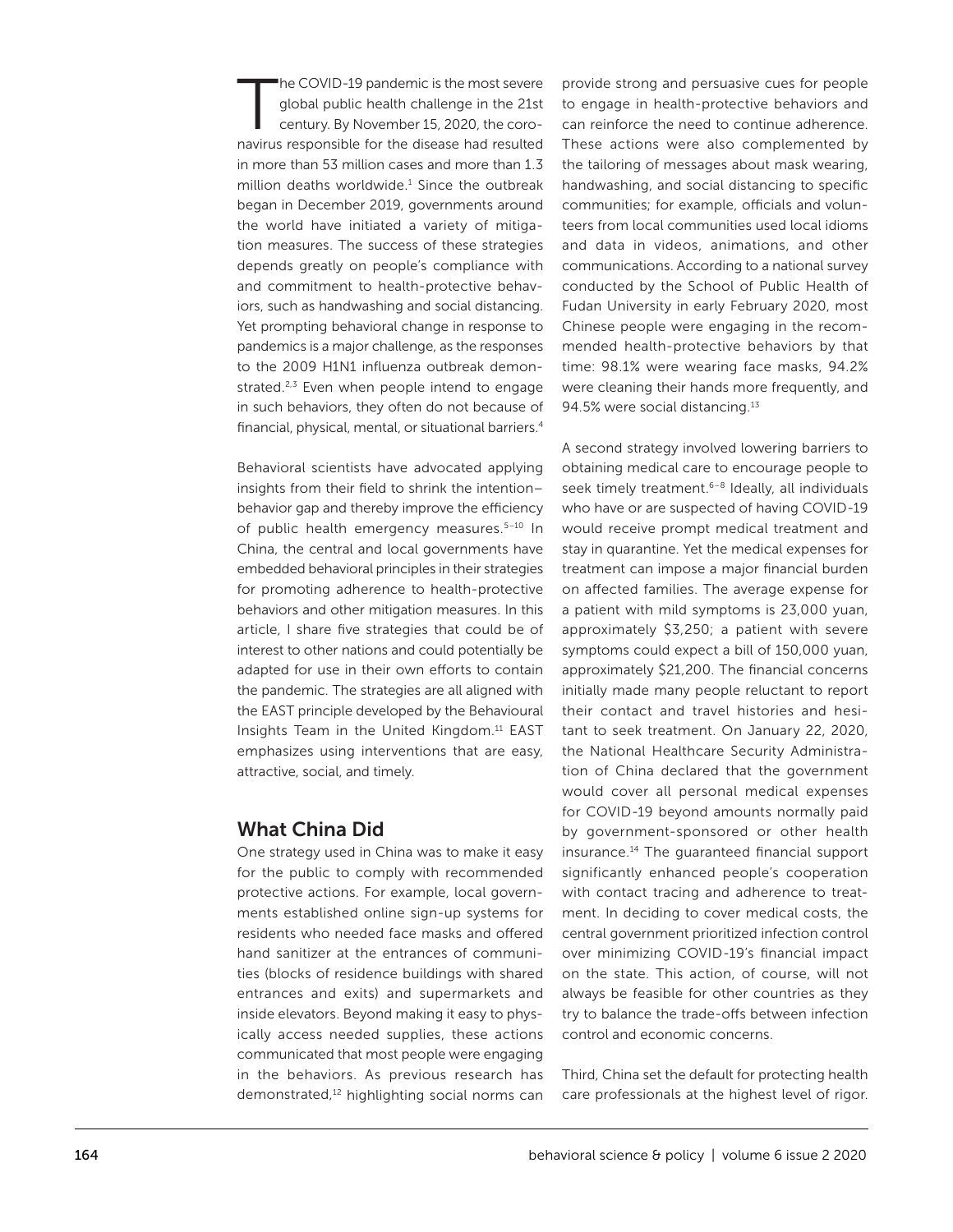Default options, which are preset courses of action that take effect unless a decisionmaker actively makes an alternate choice,<sup>15</sup> have already been applied successfully to increase organ donations,16 influenza vaccinations,17 and the prescription of generic drugs.<sup>18</sup>

Early in the pandemic, inadequate protective measures led to many cases of COVID-19 among health care professionals globally. As of April 8, 2020, more than 22,000 health care workers from 52 countries around the world had been infected, according to the World Health Organization.<sup>19</sup> In Hubei, China, more than 3,000 health care workers were infected during the initial outbreak. On January 21, 2020, a team of experts on hospital infection control went to Wuhan, the epicenter of the pandemic in China, to help control infections among health care workers. This team set the highest protective standard (such as donning new and complete protective gear, including N95 masks and shields, when seeing each patient) as the default for protecting health care workers; it also provided on-site training and guidance on infection control in hospitals and communities in Hubei. Thereafter, no infections occurred among the 42,600 health care workers sent to assist Wuhan and other major cities in Hubei in containing the COVID-19 pandemic.<sup>20</sup> The standards were then adopted across the country.

Of course, to meet these standards, health facilities had to have sufficient supplies of personal protective equipment. But providing supplies is not enough by itself to achieve adherence to the standards. According to the COM-B model of behavior change proposed by Susan Michie and her colleagues, $21$  behavior change requires capability, opportunity, and motivation—and interventions should be aimed at addressing any deficiencies in these requirements. In China, having sufficient supplies provided the physical opportunity to meet the stringent protective standards for health care professionals, but setting a rigorous standard as the default additionally provided a psychosocial opportunity for adherence by reducing the need for people who were overwhelmed by the challenges of treating patients to make choices about how to protect themselves.

Fourth, China made it easy to identify which groups of people needed to self-isolate. To achieve this, all levels of government required citizens who traveled outside of their homes to use an app, developed with Alibaba, that was designed to gather the information needed to identify possible exposures to the virus and make recommendations about when to quarantine, thereby minimizing the spread of COVID-19. On January 23, 2020, before the app was developed, Wuhan locked down to reduce the transmission of COVID-19 to other areas of China, and many other cities followed that lead shortly afterward. Although the lockdown enabled COVID-19 to be contained in China,<sup>22</sup> it was unsustainable because of its enormous economic and social impacts.

This was where the app came in. On the basis of people's health status and contact history during the past 14 days, the software displays a green, yellow, or red code indicating, respectively, whether an individual can travel without restriction or needs to stay in quarantine for seven or 14 days. Using a traffic-light coloring system to indicate risk of infection makes it easy for app users and others (such as people who monitor entrances to train stations) to readily identify which people need to stay out of circulation. The city of Hangzhou introduced the app, which is accessed through the Alipay wallet app, on February 11, and other cities and provinces soon adopted it, too. A little later, the central government issued standardized guidelines for national use. The prevalence of smartphones and electronic payment apps facilitated the app's rapid adoption by the public.

By making a person's risk of transmitting the disease visible and easy to understand, the app facilitated *precision infection control*—the prompt quarantining of those who pose the most risk of spreading the disease while minimizing interference with other people's activities. This precision enabled society as a whole to bounce back to normal while keeping the risk of humanto-human virus transmission low.

Before the central government stepped in, some provinces developed their own healthstatus apps, which differed in the information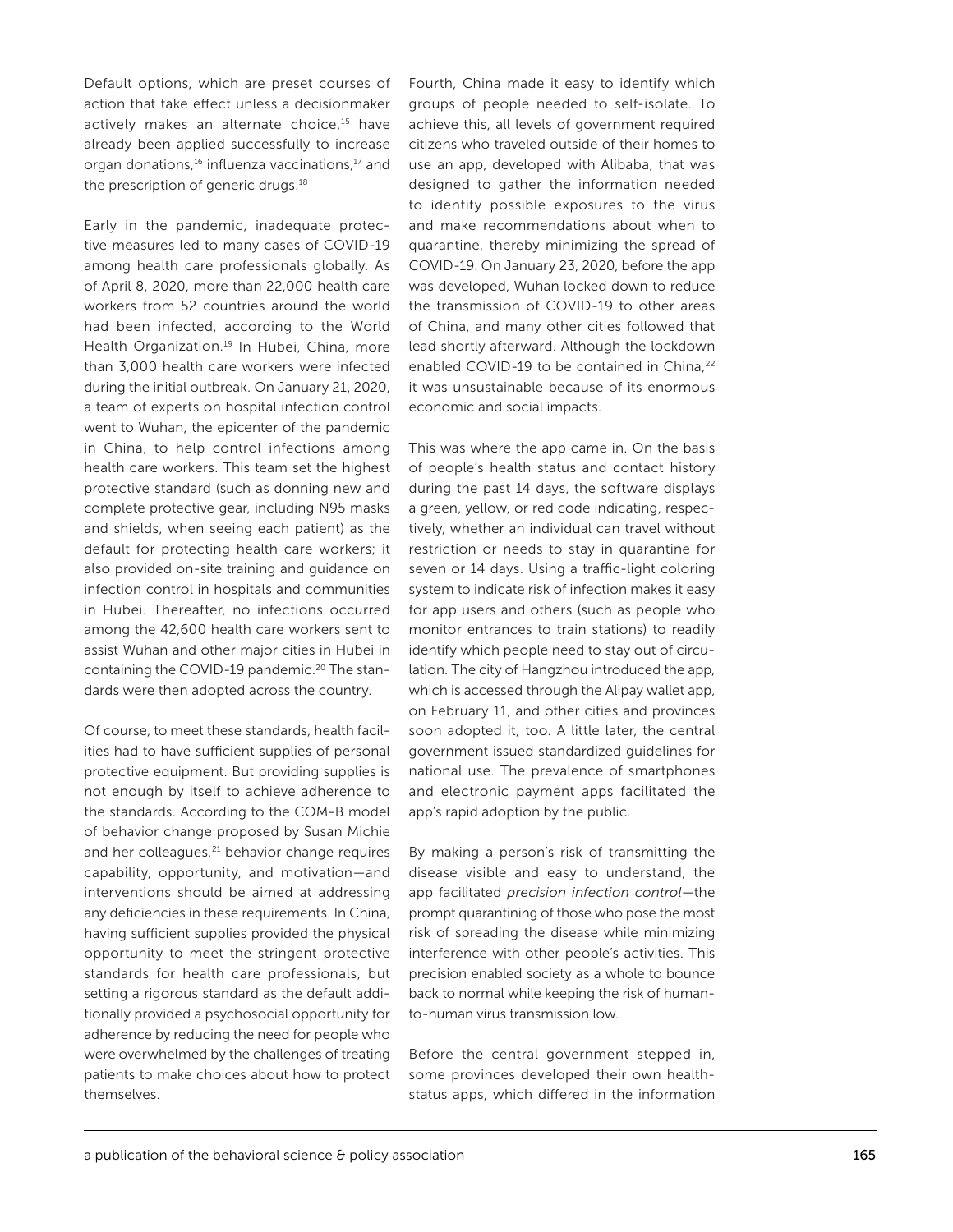being collected and the guidelines regarding the actions allowed or restricted by the color codes. Consequently, even users who had green codes sometimes had difficulty traveling across provinces. Issuing national standards for the health-status codes eliminated the barriers to travel across provinces for low-risk individuals.23

Fifth, because the pandemic has had wideranging effects on mental health, China provided timely mental health services for those in need. Shortly after the outbreak began, the National Health Commission of China released guidelines on providing emergency psychological crisis interventions and hotlines for psychological assistance.24,25 Mental health services were tailored to four groups of people: (a) infected patients and frontline health care workers, (b) people suspected of being infected and close contacts of infected patients who also had to stay in quarantine, (c) close contacts of people in the first two groups as well as people who were not frontline health care workers but were otherwise involved in the efforts to contain COVID-19, and (d) other vulnerable groups and the general public.<sup>24</sup> As part of this effort, mental health teams composed of psychiatrists, psychiatric nurses, and clinical psychologists were sent to work on-site at health facilities to provide mental health services to patients and health care workers.<sup>26</sup> Also, more than 600 psychological assistance hotlines were established to provide telehealth mental health services 24/7 for those in need. By reducing distress and enhancing cooperation, these mental health services have helped to improve the effectiveness of public health interventions.27

#### **Conclusion**

Behavioral science–based strategies have been embedded in China's centralized approach to containing the COVID-19 pandemic: making health-protective behaviors easier to implement, encouraging early treatment by providing free medical care to infected patients, setting the highest protective standard as the default for protecting health care workers, using standardized health-status codes to simplify implementation of precision infection control, and providing timely mental health services. See Table 1 for more details about these measures. Recent evidence from tracked infection and mortality rates indicates that these strategies have greatly contributed to reducing the transmission of COVID-19 in China.<sup>22</sup>

I have several reasons for believing that these strategies could also help other countries contain the COVID-19 pandemic. Application elsewhere seems feasible in part because, in contrast to China, which is a late adopter of behavioral science, many other countries already have experience using behavioral science interventions in public policy. Strategies based on the EAST principle and other behavioral science principles have been well developed and successfully implemented in many countries (such as the United States and England) to increase participation in health-protective behaviors, such as handwashing and influenza vaccination.<sup>17,28-30</sup> What is more, China's COVID strategies are consistent with the COM-B model of behavior change (which has been empirically tested across different cultures) $21$  in that they aim to reduce the physical, financial, and mental barriers to engaging in health-protective behaviors; enhance people's capabilities and motivations for taking those actions; and create opportunities to engage in the actions. More generally, the strategies are used in coordination with other COVIDfighting measures rather than in isolation, which reduces the implementation costs and increases the synergistic effects of different public health interventions in a pandemic emergency.

I realize that the strategies adopted in China should be viewed in terms of the nation's cultural and socioecological context, as researchers studying the social determinants of health often advocate for increasing the context sensitivity of behavioral interventions.9,31,32 The culture in China has features that may have contributed to its successes. For example, cultural "tightness," or restrictiveness, may have interacted with governmental efficiency to reduce infection and mortality rates in China.<sup>33,34</sup> People in tight cultures tend to be motivated to prevent disease,<sup>35</sup> which makes them more inclined than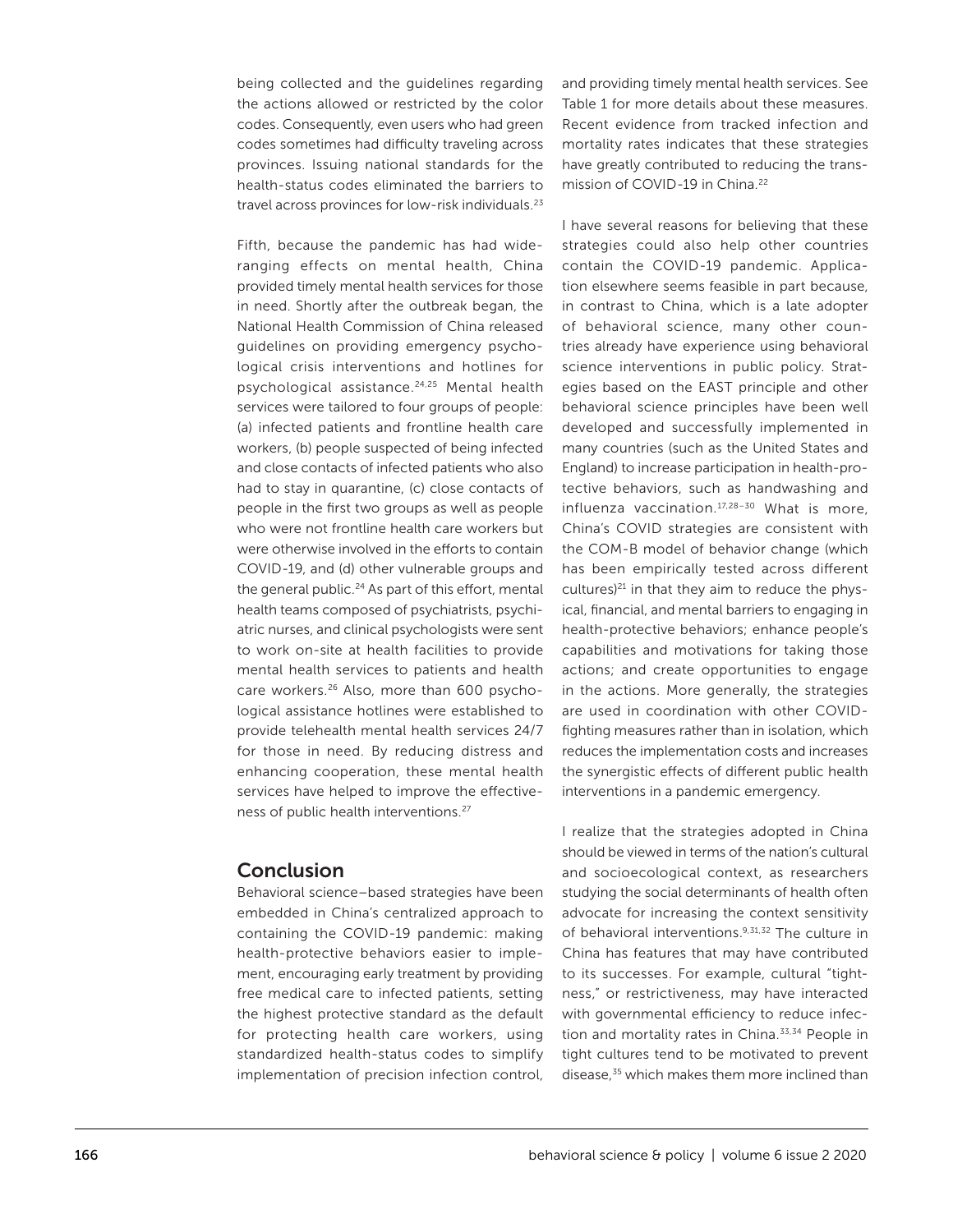| Purpose                                                                                                                         | <b>Behavioral insights</b><br>or principles                                                                                                                                                                                               | <b>Practices in China</b>                                                                                                                                                                                                                                                                                                   | Conditions that can be<br>enabling or constraining                                                                                                                                                                                                                                                                           |
|---------------------------------------------------------------------------------------------------------------------------------|-------------------------------------------------------------------------------------------------------------------------------------------------------------------------------------------------------------------------------------------|-----------------------------------------------------------------------------------------------------------------------------------------------------------------------------------------------------------------------------------------------------------------------------------------------------------------------------|------------------------------------------------------------------------------------------------------------------------------------------------------------------------------------------------------------------------------------------------------------------------------------------------------------------------------|
| Enhance public<br>engagement in<br>health-protective<br>behaviors                                                               | Make performing the target<br>behavior as easy as possible<br>Use the power of social<br>norms to increase<br>engagement                                                                                                                  | Established online registration systems<br>to distribute face masks to residents<br>in need<br>Offered hand sanitizer at the entrance<br>of communities and supermarkets and<br>inside elevators<br>Highlighted engagement in health-<br>protective behaviors as the norm                                                   | Enabling: adequate supply of face<br>masks and hand sanitizers, a collective<br>cultural mindset that enhances the<br>effects of social norms<br>Constraining: inconsistent<br>recommendations from place to<br>place about behaviors to adopt,<br>discrimination against people who<br>wear face masks to prevent infection |
| Increase the<br>prompt seeking of<br>medical treatment                                                                          | Reduce the barriers to<br>obtaining care<br>Increase accessibility of<br>health care services                                                                                                                                             | Implemented a national emergency<br>policy that covered all patients'<br>COVID-19 medical expenses<br>Released the policy early in the<br>COVID-19 pandemic                                                                                                                                                                 | Enabling: elimination of the financial<br>burden for medical care<br>Constraining: inadequate medical<br>resources for treating patients                                                                                                                                                                                     |
| Protect health<br>care workers from<br>infection                                                                                | Leverage the power of<br>defaults<br>Reduce barriers to the use of<br>infection-control measures                                                                                                                                          | Set the highest protective standard as<br>the default<br>Provided on-site training and guidance<br>on infection control                                                                                                                                                                                                     | Enabling: adequate supplies of<br>personal protective equipment<br>Constraining: inconsistent standards<br>for effective infection control                                                                                                                                                                                   |
| Increase adherence<br>to epidemiological<br>investigations and<br>contact tracing and<br>achieve precision<br>infection control | Make it easy to implement<br>measures that identify<br>individuals who should be<br>quarantined while allowing<br>low-risk individuals to work<br>and attend school<br>Make individuals' risk of<br>being infected salient and<br>visible | Introduced easy-to-obtain health-<br>status codes to aid with precision<br>infection control<br>Applied traffic-light color coding to<br>the health-status codes to make them<br>easy to understand and visible<br>Standardized health-status codes and<br>quidelines to reduce barriers to safe<br>travel across provinces | Enabling: widespread smartphone use<br>and access to a health-status code<br>app, wide recognition of the need to<br>monitor level of risk<br>Constraining: low smartphone use,<br>lack of a health-status code app,<br>inconsistent quidelines for making use<br>of health-status codes                                     |
| Alleviate the mental<br>health impacts of<br>COVID-19                                                                           | Make mental health<br>resources accessible<br>Provide psychological<br>assistance promptly                                                                                                                                                | Established more than six hundred<br>24/7 hotlines for psychological<br>assistance<br>Made mental health screening,<br>counseling, and self-help resources<br>freely accessible both online and<br>offline                                                                                                                  | Enabling: wide adoption of<br>smartphones, availability of high-<br>speed internet, enough qualified<br>mental health professionals<br>Constraining: underestimation of the<br>need for psychological assistances,<br>stigma surrounding mental illness                                                                      |

## Table 1. Behavioral insights applied in China to contain the COVID-19 pandemic

those in less restrictive cultures to adopt strict measures.36 Each country should take its own situational, institutional, cultural, and socioecological factors into account when designing, tailoring, and implementing strategies for containing COVID-19 and future pandemics.6,9,32 For example, for people in Europe and North America, framing desired behaviors for mitigating the pandemic in terms of promoting good health could be more effective than using a disease-prevention framing.

I hope my suggestions will inspire more cross-cultural empirical research into the effectiveness of applying behavioral sciences–based strategies for containing pandemics. Meanwhile, China's experience with the COVID-19 pandemic indicates that, along with making the public's health and well-being their top priority and keeping cultural sensitivity in mind, policymakers and public health officials in other countries may benefit from incorporating behavioral sciences– based strategies into their efforts to increase the adoption of health-protective behaviors. Doing so should help to both mitigate the threat posed by COVID-19 today and enhance pandemic preparedness and resiliency in the future.

#### author affiliation

Zhang: School of Public Health and the Second Affiliated Hospital of Zhejiang University School of Medicine. Corresponding author's e-mail: zhangning2019@zju.edu.cn.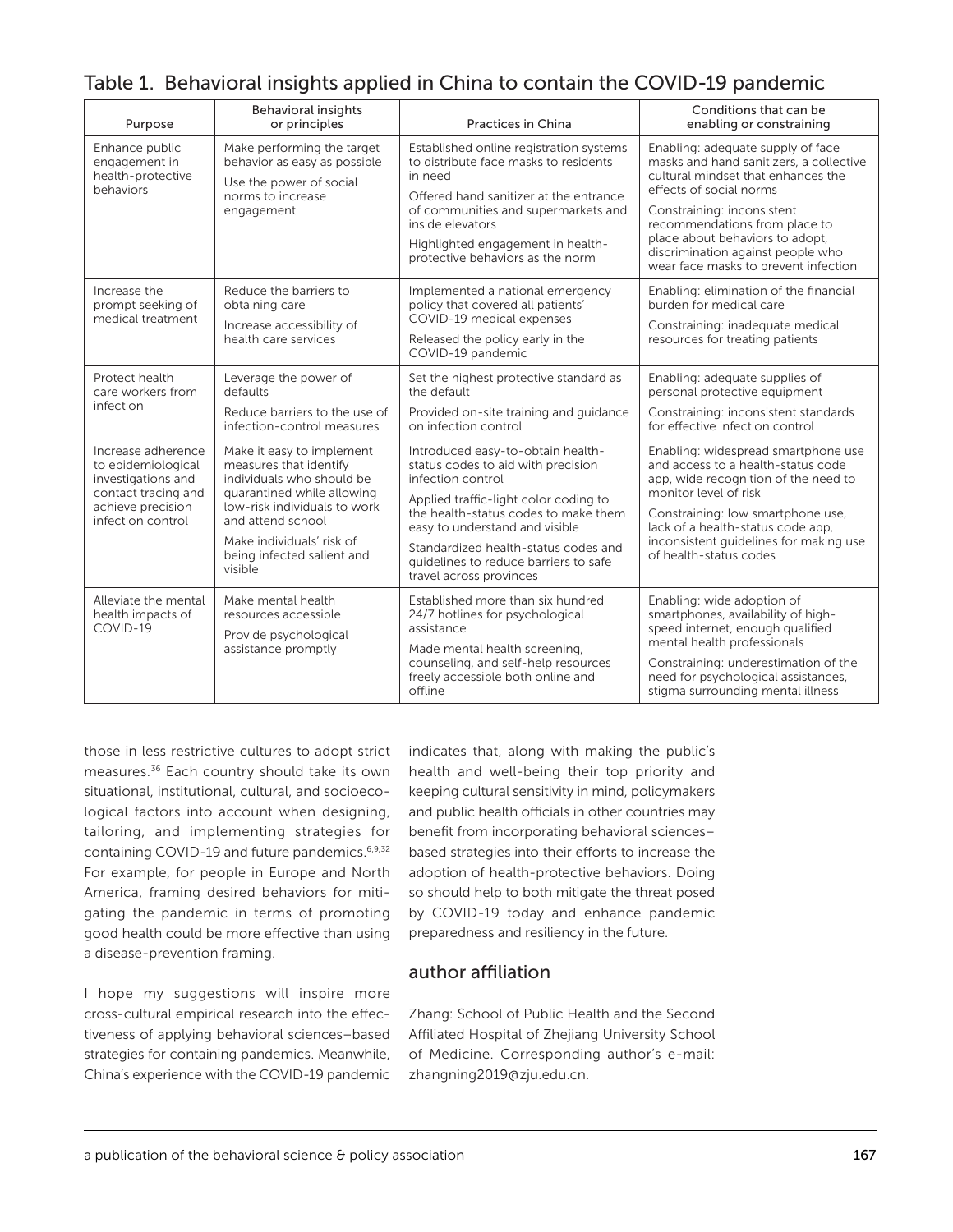### references

- 1. Johns Hopkins University. (2020). *COVID-19 dashboard by the Center for Systems Science and Engineering (CSSE) at John Hopkins University (JHU).*  Retrieved November 15, 2020, from https://coronavirus.jhu.edu/map.html
- 2. Davis, M. D., Stephenson, N., Lohm, D., Waller, E., & Flowers, P. (2015). Beyond resistance: Social factors in the general public response to pandemic influenza. *BMC Public Health, 15,* Article 436. [https://doi.org/10.1186/](https://doi.org/10.1186/s12889-015-1756-8) [s12889-015-1756-8](https://doi.org/10.1186/s12889-015-1756-8)
- 3. Rubin, G. J., Potts, H. W. W., & Michie, S. (2010). The impact of communications about swine flu (influenza A HINIv) on public responses to the outbreak: Results from 36 national telephone surveys in the UK. *Health Technology Assessment, 14*(34), 183–266. [https://](https://doi.org/10.3310/hta14340-03) [doi.org/10.3310/hta14340-03](https://doi.org/10.3310/hta14340-03)
- 4. Sheeran, P., & Webb, T. L. (2016). The intention–behavior gap. *Social and Personality Psychology Compass, 10,* 503–518. [https://doi.org/10.1111/](https://doi.org/10.1111/spc3.12265) [spc3.12265](https://doi.org/10.1111/spc3.12265)
- 5. Lunn, P. D., Belton, C. A., Lavin, C., McGowan, F. P., Timmons, S., & Robertson, D. A. (2020). Using behavioral science to help fight the coronavirus. *Journal of Behavioral Public Administration, 3*(1). [https://doi.](https://doi.org/10.30636/jbpa.31.147) [org/10.30636/jbpa.31.147](https://doi.org/10.30636/jbpa.31.147)
- 6. Michie, S., Rubin, G. J., & Amlôt, R. (2020, February 28). Behavioural science must be at the heart of the public health response to COVID-19. *The BMJ Opinion.* [https://blogs.bmj.com/](https://blogs.bmj.com/bmj/2020/02/28/behavioural-science-must-be-at-the-heart-of-the-public-health-response-to-covid-19/) [bmj/2020/02/28/behavioural-science](https://blogs.bmj.com/bmj/2020/02/28/behavioural-science-must-be-at-the-heart-of-the-public-health-response-to-covid-19/)[must-be-at-the-heart-of-the-public](https://blogs.bmj.com/bmj/2020/02/28/behavioural-science-must-be-at-the-heart-of-the-public-health-response-to-covid-19/)[health-response-to-covid-19/](https://blogs.bmj.com/bmj/2020/02/28/behavioural-science-must-be-at-the-heart-of-the-public-health-response-to-covid-19/)
- 7. Michie, S., West, R., & Amlôt, R. (2020, March 3). Behavioural strategies for reducing COVID-19 transmission in the general population. *The BMJ Opinion.*  [https://blogs.bmj.com/bmj/2020/03/03/](https://blogs.bmj.com/bmj/2020/03/03/behavioural-strategies-for-reducing-covid-19-transmission-in-the-general-population/) [behavioural-strategies-for-reducing](https://blogs.bmj.com/bmj/2020/03/03/behavioural-strategies-for-reducing-covid-19-transmission-in-the-general-population/)[covid-19-transmission-in-the-general](https://blogs.bmj.com/bmj/2020/03/03/behavioural-strategies-for-reducing-covid-19-transmission-in-the-general-population/)[population/](https://blogs.bmj.com/bmj/2020/03/03/behavioural-strategies-for-reducing-covid-19-transmission-in-the-general-population/)
- 8. Michie, S., West, R., Amlôt, R., & Rubin, G. J. (2020, March 11). Slowing down the COVID-19 outbreak: Changing behaviour by understanding it. *The BMJ Opinion.* [https://blogs.bmj.com/](https://blogs.bmj.com/bmj/2020/03/11/slowing-down-the-covid-19-outbreak-changing-behaviour-by-understanding-it/) [bmj/2020/03/11/slowing-down](https://blogs.bmj.com/bmj/2020/03/11/slowing-down-the-covid-19-outbreak-changing-behaviour-by-understanding-it/)[the-covid-19-outbreak-changing](https://blogs.bmj.com/bmj/2020/03/11/slowing-down-the-covid-19-outbreak-changing-behaviour-by-understanding-it/)[behaviour-by-understanding-it/](https://blogs.bmj.com/bmj/2020/03/11/slowing-down-the-covid-19-outbreak-changing-behaviour-by-understanding-it/)
- 9. Bavel, J., Baicker, K., Boggio, P. S., Capraro, V., Cichocka, A., Cikara, M., Crockett, M. J., Crum, A. J., Douglas, K. M., Druckman, J. N., Drury, J., Dube, O., Ellemers, N., Finkel, E. J., Fowler, J. H., Gelfand, M., Han, S., Haslam, S A.,

Jetten, J., Willer, R. (2020). Using social and behavioural science to support COVID-19 pandemic response. *Nature Human Behaviour, 4,* 460–471. [https://](https://doi.org/10.1038/s41562-020-0884-z) [doi.org/10.1038/s41562-020-0884-z](https://doi.org/10.1038/s41562-020-0884-z)

- 10. Webster, R. K., Brooks, S. K., Smith, L. E., Woodland, L., Wessely, S., & Rubin, G. J. (2020). How to improve adherence with quarantine: Rapid review of the evidence. *Public Health, 182,* 163–169. [https://doi.org/10.1016/j.](https://doi.org/10.1016/j.puhe.2020.03.007) [puhe.2020.03.007](https://doi.org/10.1016/j.puhe.2020.03.007)
- 11. Behavioural Insights Team. (2014). *EAST: Four simple ways to apply behavioural insights*. [https://www.bi.team/](https://www.bi.team/publications/east-four-simple-ways-to-apply-behavioural-insights/) [publications/east-four-simple-ways-to](https://www.bi.team/publications/east-four-simple-ways-to-apply-behavioural-insights/)[apply-behavioural-insights/](https://www.bi.team/publications/east-four-simple-ways-to-apply-behavioural-insights/)
- 12. McFerran, B. (2015). Social norms, beliefs, and health. In C. A. Roberto & I. Kawachi (Eds.), *Behavioral economics and public health* (pp. 133–160). Oxford University Press. [https://doi.org/10.1093/](https://doi.org/10.1093/med/9780199398331.003.0005) [med/9780199398331.003.0005](https://doi.org/10.1093/med/9780199398331.003.0005)
- 13. Fudan University, School of Public Health. (2020). *Xīnxíng guānzhuàng bìngdú fèiyán yìqíng xià de gōngzhòng xiāngguān rèn zhī, xíngwéi hé xīnlǐ jiànkāng diàochá* [A national survey on people's attitudes, behavior, and mental health during COVID-19]. [https://mp.weixin.qq.com/s/](https://mp.weixin.qq.com/s/XjAdJft6UkFsmoCVJ7p8uw) [XjAdJft6UkFsmoCVJ7p8uw](https://mp.weixin.qq.com/s/XjAdJft6UkFsmoCVJ7p8uw)
- 14. National Healthcare Security Administration and Ministry of Finance of China. (2020). *Guānyú zuò hǎo xīnxíng guānzhuàng bìngdú gǎnrǎn de fèiyán yìqíng yīliáo bǎozhàng de tōngzhī*  [Announcement on the medical security and financial support for COVID-19 infected patients]. [http://www.nhsa.gov.](http://www.nhsa.gov.cn/art/2020/1/23/art_37_2284.html) [cn/art/2020/1/23/art\\_37\\_2284.html](http://www.nhsa.gov.cn/art/2020/1/23/art_37_2284.html)
- 15. Thaler, R. H., & Sunstein, C. R. (2008). *Nudge: Improving decisions about health, wealth, and happiness*. Yale University Press.
- 16. Johnson, E. J., & Goldstein, D. (2003, November 21). Do defaults save lives? *Science, 302,* 1338–1339. [https://doi.](https://doi.org/10.1126/science.1091721) [org/10.1126/science.1091721](https://doi.org/10.1126/science.1091721)
- 17. Chapman, G. B., Li, M., Leventhal, H., & Leventhal, E. A. (2016). Default clinic appointments promote influenza vaccination uptake without a displacement effect. *Behavioral Science & Policy, 2*(2), 41–50.
- 18. Malhotra, S., Cheriff, A. D., Gossey, J. T., Cole, C. L., Kaushal, R., & Ancker, J. S. (2016). Effects of an e-prescribing interface redesign on rates of generic drug prescribing: Exploiting default options. *Journal of the American*

*Medical Informatics Association, 23,* 891–898.

- 19. World Health Organization. (2020, April 11). *Coronavirus disease 2019 (COVID-19) situation report–82*. Retrieved from https://www.who.int/docs/ default-source/coronaviruse/situationreports/20200411-sitrep-82-covid-19. pdf
- 20. People.cn. (2020, March 7). *Quánguó yuán è yīwù rényuán líng gǎnrǎn* [Zero infection among healthcare workers assisting Hubei Province during COVID-19]. [http://bj.people.com.cn/](http://bj.people.com.cn/n2/2020/0307/c233087-33857502.html) [n2/2020/0307/c233087-33857502.html](http://bj.people.com.cn/n2/2020/0307/c233087-33857502.html)
- 21. Michie, S., Atkins, L., & West, R. (2014). *The behaviour change wheel: A guide to designing interventions*. Silverback.
- 22. Tian, H., Liu, Y., Li, Y., Wu, C.-H., Chen, B., Kraemer, M., U. G., Li, B., Cai, J., Xu, B., Yang, Q., Wang, B., Yang, P., Cui, Y., Song, Y., Zheng, P., Wang, Q., Bjornstad, O. N., Yang, R., Grenfell, B. T. Dye, C. (2020, March 31). An investigation of transmission control measures during the first 50 days of the COVID-19 epidemic in China. *Science, 368,* 638–642. [https://doi.org/10.1126/](https://doi.org/10.1126/science.abb6105) [science.abb6105](https://doi.org/10.1126/science.abb6105)
- 23. Xinhua News Agency. (2020, May 23). "Guóbiāo" guīfàn gèdì "jiànkāng m*ǎ*" jiànshè yùnxíng biāozh*ǔ*n ["National standard" standardizes the operation standards for "health code" everywhere]. [http://www.xinhuanet.com/](http://www.xinhuanet.com/politics/2020-05/23/c_1126021895.htm) [politics/2020-05/23/c\\_1126021895.htm](http://www.xinhuanet.com/politics/2020-05/23/c_1126021895.htm)
- 24. National Health Commission of the People's Republic of China. (2020). *Guānyú yìnfā xīnxíng guànzhuàngbìngdú gǎnrǎn de fèiyányìqíng jǐnjí xīnlǐwēijīgānyù zhǐdǎoyuánzé de tōngzhī* [The guideline of psychological crisis intervention for COVID-2019 pneumonia epidemic]. [http://www.nhc.gov.cn/jkj/](http://www.nhc.gov.cn/jkj/s3577/202001/6adc08b966594253b2b791be5c3b9467.shtml) [s3577/202001/6adc08b966594253](http://www.nhc.gov.cn/jkj/s3577/202001/6adc08b966594253b2b791be5c3b9467.shtml) [b2b791be5c3b9467.shtml](http://www.nhc.gov.cn/jkj/s3577/202001/6adc08b966594253b2b791be5c3b9467.shtml)
- 25. National Health Commission of the People's Republic of China. (2020). *Guānyú yìnfā xīnxíng guànzhuàngbìngdúfèiyán yìqíngfángkòng qījiān xīnlǐyuánzhùrèxiàn gōngzuòzhǐnán de tōng zhī* [Guidelines for psychological assistance hotlines for COVID-2019 pneumonia epidemic]. [http://](http://www.nhc.gov.cn/jkj/s3577/202002/f389f20cc1174b21b981ea2919beb8b0.shtml) [www.nhc.gov.cn/jkj/s3577/202002/](http://www.nhc.gov.cn/jkj/s3577/202002/f389f20cc1174b21b981ea2919beb8b0.shtml) [f389f20cc1174b21b981ea2919beb8b0.](http://www.nhc.gov.cn/jkj/s3577/202002/f389f20cc1174b21b981ea2919beb8b0.shtml) [shtml](http://www.nhc.gov.cn/jkj/s3577/202002/f389f20cc1174b21b981ea2919beb8b0.shtml)
- 26. National Health Commission, Department of Human Resources and Social Security, & Department of Finance of the People's Republic of